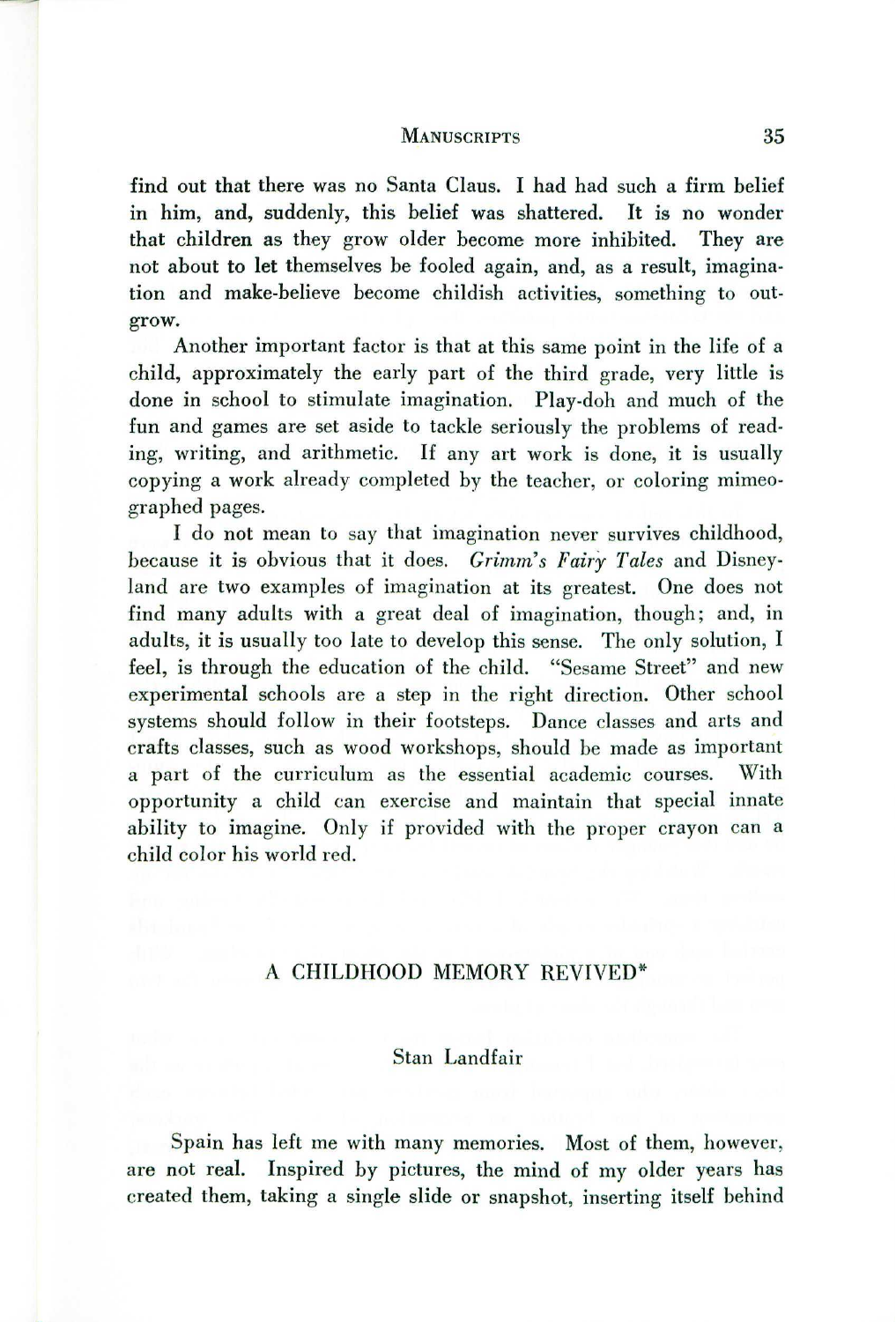# 36 MANUSCRIPTS

the face of that stocky, crewcut, rosy-cheeked hoy and re-enacting for just an instant a scene from those forgotten years, a single frame from a reel of film, alone and out of context. With only several of these isolated, sporadically interspersed acetate scenes left to revive it, nearly a fourth of my life lies hidden from me this way- Lacking both detail and the before-and-after passages, these pictures seem to me almost as meaningless as a hook's middle chapter. Collectively, they leave but one lasting impression: that of the red tile roofs and white stucco walls of our home, surrounded hy well-groomed gardens, and contrasted above by the always blue sky, below by the thick green grass that in retrospect would seem anachronistic in Spain's dry and barren Andalucia.

In this setting one act does return to mind without probing. It occurred down the road from that home, where several houses were under construction. It was readily visible that these buildings would be, in military tradition, exactly like mine. Set in exactly the same fashion were the carport, the courtyard, and, visible through the holes in the wall which were to be windows, the rooms inside.

With the black-haired boy from across the street, I watched the construction. He was the boy who day after day pushed me out of my swing, the boy who I in turn heat to the ground, the boy whose arm I bit so hard that it bled. He was the same boy who, with his gummachine penknife, put the scar, which still exists, on my brother's nose. Yet, through the common fascination found in the building of a house, he and this younger version of myself found it fit to stand together and watch. Watching the Spanish workmen, we amused ourselves for an endless time. We watched I idly and he repeatedly tossing and We watched, I idly and he repeatedly tossing and catching a sprinkler nozzle of a garden hose, as two of the Spaniards carried each end of a picture-window size sheet of plate glass. With perfect accuracy, the black-haired boy threw his toy between the two men and through the sheet of glass.

The immediate confusion leaves me to wonder even now what next transpired, but I remember with the vividness of a picture as the boy's sister, who appeared from nowhere, interjected between each accusation of her brother an accusation of me. The workers, though, were not to be dissuaded, as they had seen all. Four abreast, the boy, his sister and the two men marched up toward the hoy's house. Assuming he was "in for it," I walked home.